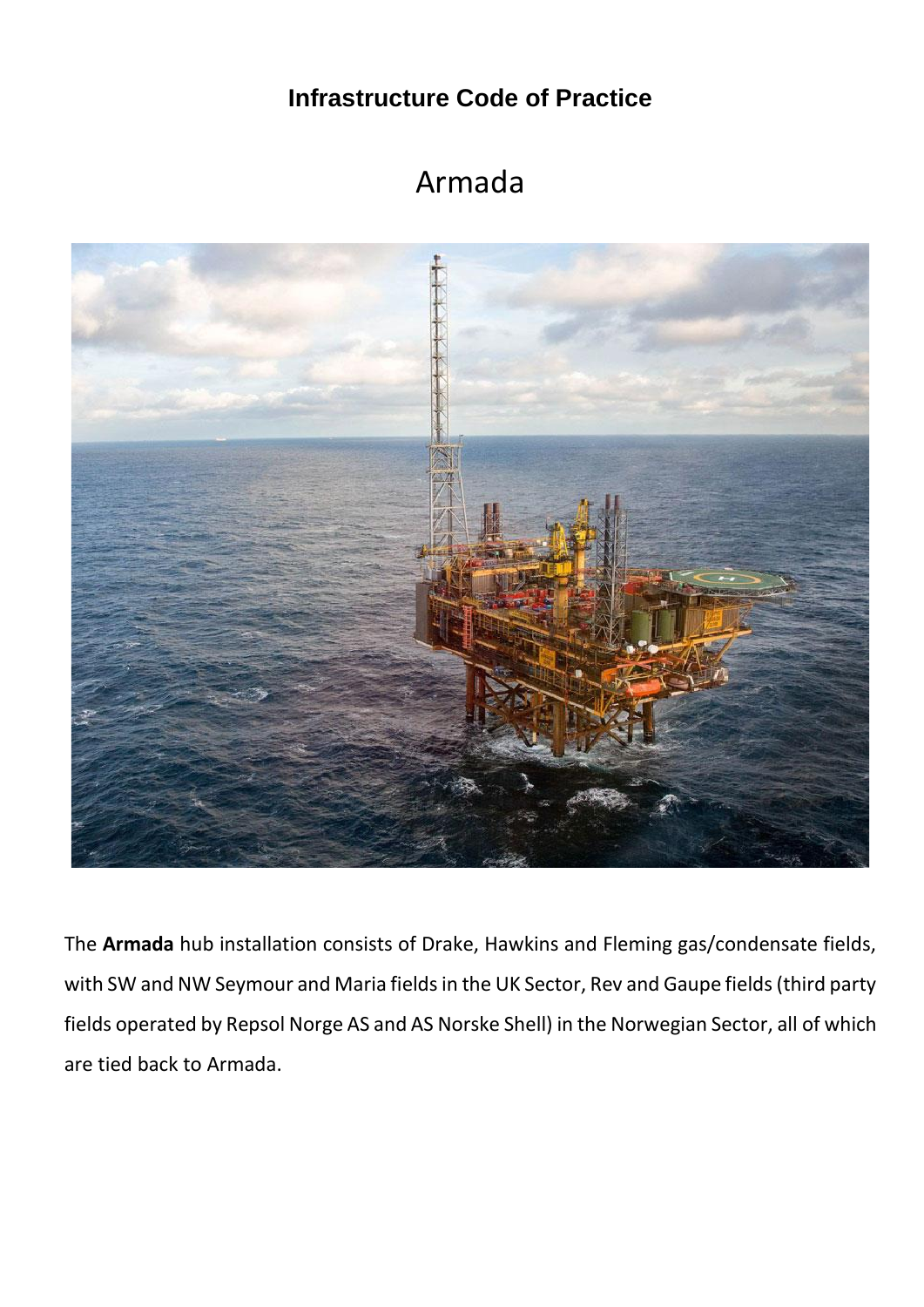| <b>Key Facts</b>              |                                                                                                                                                                                     |  |  |  |  |
|-------------------------------|-------------------------------------------------------------------------------------------------------------------------------------------------------------------------------------|--|--|--|--|
| Field                         | Armada                                                                                                                                                                              |  |  |  |  |
| <b>Block</b>                  | 22/5b                                                                                                                                                                               |  |  |  |  |
| Sector                        | U.K. Central North Sea                                                                                                                                                              |  |  |  |  |
| Approx. distance to land      | 132 nautical miles East of Aberdeen                                                                                                                                                 |  |  |  |  |
| <b>Water Depth</b>            | 89 metres (292 feet)                                                                                                                                                                |  |  |  |  |
| <b>Hydrocarbons Produced</b>  | Gas condensate and gas                                                                                                                                                              |  |  |  |  |
| <b>Export Method</b>          | Armada gas is exported via the CATS pipeline to Teesside, while the<br>produced liquids go via the Forties Pipeline System (FPS) to the Kinneil<br>processing plant at Grangemouth. |  |  |  |  |
| Manned / Unmanned             | Manned                                                                                                                                                                              |  |  |  |  |
| Operated / Non-Operated       | Operated                                                                                                                                                                            |  |  |  |  |
| % of Chrysaor Equity          | 100.0%                                                                                                                                                                              |  |  |  |  |
| <b>First Production</b>       | October 1997                                                                                                                                                                        |  |  |  |  |
| <b>Accommodation On Board</b> | 62                                                                                                                                                                                  |  |  |  |  |
| <b>Key Commercial Terms</b>   | None                                                                                                                                                                                |  |  |  |  |

| Infrastructure information                                         |                                                                                                                                                                                                                                                                                                                                                                                                                                                                                                                                                                                                                                       |  |  |  |
|--------------------------------------------------------------------|---------------------------------------------------------------------------------------------------------------------------------------------------------------------------------------------------------------------------------------------------------------------------------------------------------------------------------------------------------------------------------------------------------------------------------------------------------------------------------------------------------------------------------------------------------------------------------------------------------------------------------------|--|--|--|
| <b>Entry Specification:</b>                                        | Produced fluids must be commercially free of odours, materials, sand and<br>solids/fluids that might interfere or cause injury to the proper operation of<br>the Armada facilities; which for the avoidance of doubt shall include any<br>material that would affect the merchantable value of Armada products.                                                                                                                                                                                                                                                                                                                       |  |  |  |
| <b>Exit Specification:</b>                                         | To meet the required specifications of Central Area Transmission System<br>(CATS) for export gas and the Forties Pipeline System (FPS) for export<br>condensate.                                                                                                                                                                                                                                                                                                                                                                                                                                                                      |  |  |  |
| Outline details of Primary<br>separation processing<br>facilities: | The Armada platform has a single gas processing train and a single<br>condensate processing train for the Armada topsides well fluids and the Rev,<br>Gaupe, Northwest Seymour and Maria subsea well fluids. Initial stage<br>separation for the Armada topside well fluids is through a three-phase<br>vertical separator. Initial stage separation for the Rev subsea well fluids is<br>through a three-phase horizontal separator. Initial stage separation for the<br>Gaupe, Northwest Seymour and Maria comingled subsea well fluids and<br>Seymour Horst topsides well fluids is through a three-phase horizontal<br>separator. |  |  |  |
| Outline details of gas<br>treatment facilities:                    | The Armada gas processing facilities comprise a single gas compression train<br>from the gas outlet of the three inlet separators. The gas compression train<br>consists of booster compression followed by TEG dehydration and export<br>compression.                                                                                                                                                                                                                                                                                                                                                                                |  |  |  |